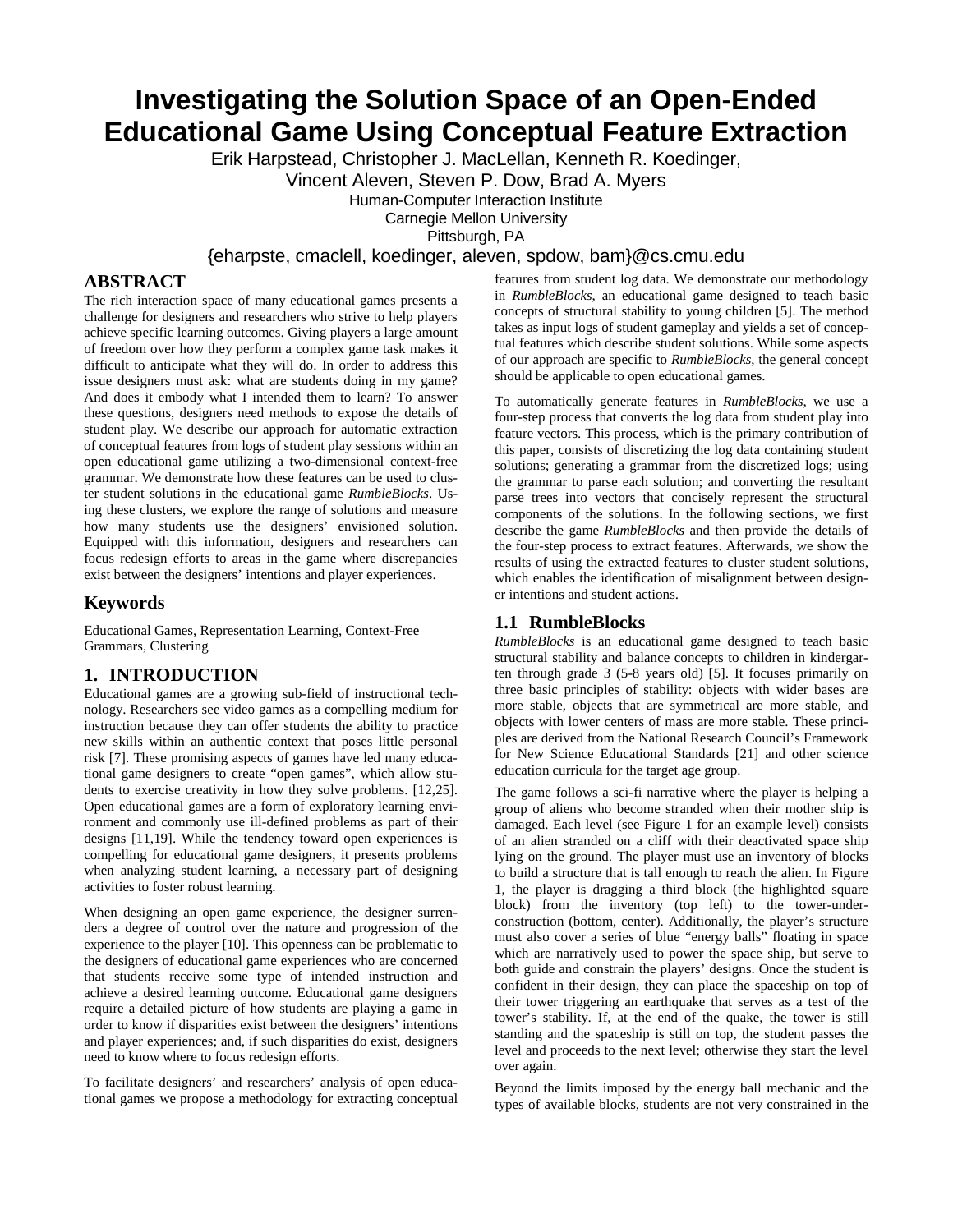

**Figure 1. An example level from** *RumbleBlocks***. The alien is stranded on the cliff and players must build a tower which is tall enough to reach him while also covering all blue "energy balls" to power his spaceship.**

designs they can create. Each level in *RumbleBlocks* is designed to emphasize a particular principle of structural stability, and thus has a particular solution that was envisioned by the designers. However, students are not required to use it, and it is even possible that students may find a solution that is better than the one that the designer envisioned. Throughout development, the designers formed an intuition for the different groups of answer types being used by students, but they lacked methods for understanding how similar two answers were, and how many different answers were possible for each level. While it would have been possible to render all student solutions into screenshots, it would have been infeasible to manually comb through the thousands of towers generated by students.

To address this issue of understanding the kinds of solutions students are using, we have developed a method for extracting the conceptual features of game states in *RumbleBlocks* utilizing a two-dimensional context-free grammar. These features allow the designers and researchers of *RumbleBlocks* to examine the different sub-patterns that players are using in building their towers. The conceptual features can be used as a way of comparing different towers and evaluating how often students produce the answer which designers expected. It also enables us to zero in on the solutions they did not expect. To demonstrate the utility of these features we perform a clustering analysis, which assigns towers to groups, which correspond to the different unique solution that are possible on each level of the game. Designers can use this analysis to better understand the space of student solutions.

# **2. CONCEPTUAL FEATURE EXTRACTION**

The first challenge in using *RumbleBlocks* data, or any educational game data, is to convert it into a form that is amenable to analysis. This task is not easy because a single state, or tower, in *RumbleBlocks* is both continuous and two-dimensional. Previous work has used an empirical measure of symmetry, width-of-base, and center-of-mass (human selected features) to describe a tower and has shown that these features can be predictive of student outcomes [9]. These features give a useful abstract evaluation of students' solutions; however, they are not descriptive enough to provide insight regarding specific patterns in student solutions. Without a more detailed description, it is hard for a designer to understand where new interventions need to be implemented to better facilitate student learning. In this work, we seek to remedy this problem by automatically extracting fine-grained conceptual features using unsupervised learning directly from twodimensional descriptions of towers. These features allow us to investigate the solution space at a higher level of detail.

Our conceptual feature extraction process takes as input log files from all student play sessions and outputs all student towers as feature vectors that represent the towers' structural components. The process consists of the four steps illustrated in Figure 2 and discussed in turn in the next sections. First, we discretize the representations of all towers in the raw log files using a twodimensional grid. Second, we generate grammatical rules based on the discretized representations using a novel algorithm of our own design: the Exhaustive Rule Generator (ERG), which induces a two-dimensional grammar returning an exhaustive set of rules capable of parsing the entire set. Third, the discrete representations are parsed using the rules generated by ERG, which returns a set of parse trees describing each tower in a hierarchical fashion. Finally, we process the parse trees to generate a set of feature vectors that denote which concepts from the grammar are present within each tower.

#### **2.1 Discretization**

The first step in the conceptual feature extraction process is discretization, or gathering meaningful data from the logs and converting it from a continuous two-dimensional space into a discrete two-dimensional space. The input to this step is the raw student log data, which contains action-by-action traces of student play sessions at replay fidelity. The logs generated by *RumbleBlocks* are intended to be post-processed through a replay analysis engine [9] which allows researchers to play logs back through an active instance of the game engine in order to extract information from live game states. Using this approach we are able to access information on individual game objects, such as collision information or bounding box dimensions, without having to log everything at the time of play. Since the logs are being replayed within the same game engine, the replayed game states are consistent with what students experienced.

To convert the continuous data from *RumbleBlocks* into discrete data we utilized a binning process. To bin a tower, the coordinates of the extents of each block's bounding box (the smallest rectangle which can be drawn around the block, a property accessible in the active game state) are translated such that the bottom left corner of the tower is at position (0,0). After translation, all of the edge coordinates of each block are divided by the size of the



**Figure 2. The Conceptual Feature Extraction Process.**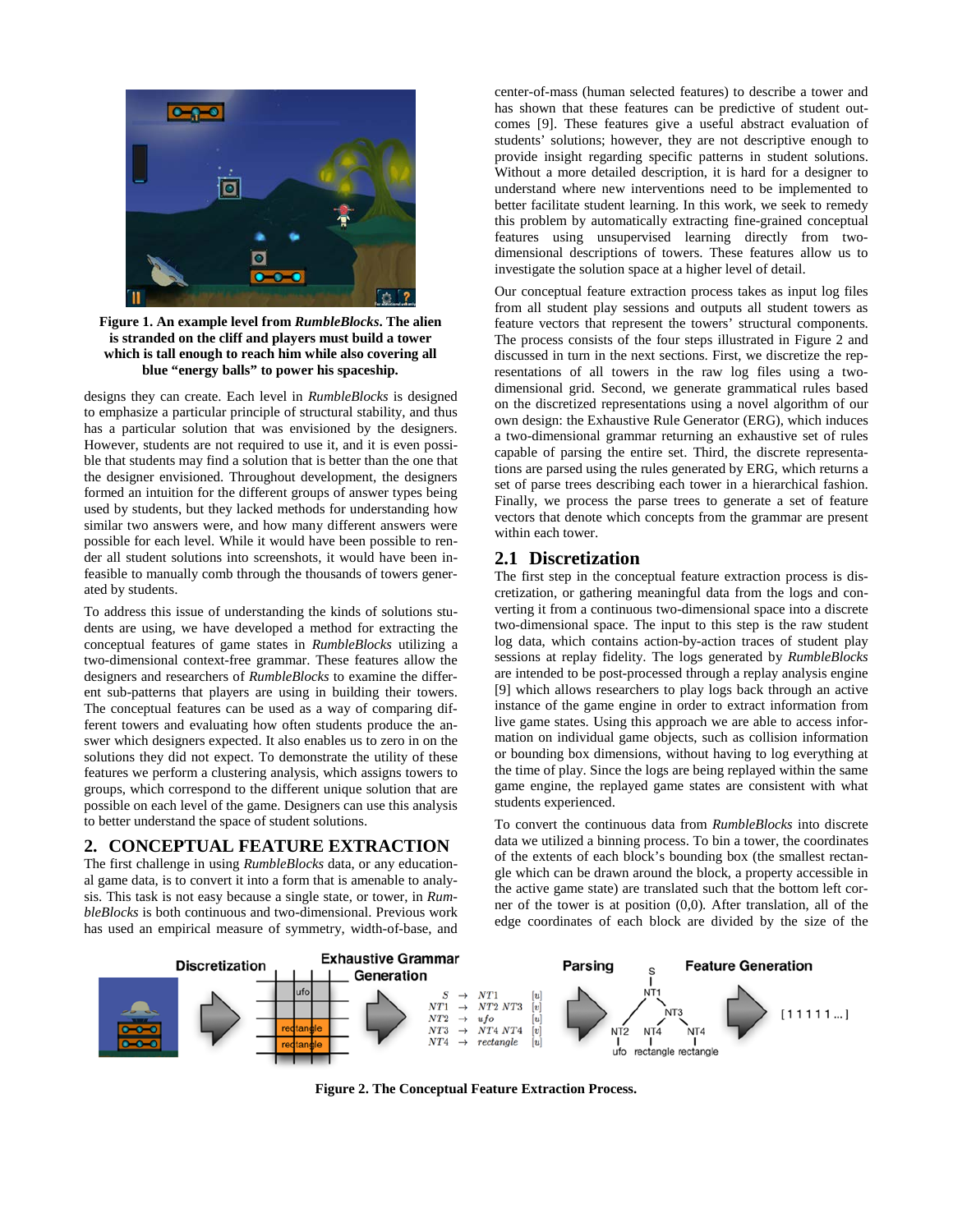smallest block (a square), creating a unit grid. Finally, the edges of blocks are rounded to their nearest integer positions (e.g., an x position of 1.6 would be rounded to 2), in effect "snapping" blocks to grid positions, which helps to ensure that clear divisions can be drawn between blocks because some blocks are slightly out of alignment. After binning, we output the discretized towers as a set of blocks described by their type and converted left, right, top and bottom values. The block type is the concatenation of the original block's shape (cube, rectangle etc.) and its rotation about the z-axis rounded to the nearest 15 degrees (for example the "rectangle" block with a 90 degree angle would now have "rectangle90" as its type). Thus, the final tower is discrete and comprised of blocks binned to a unit grid.

#### **2.2 Exhaustive Rule Generation (ERG)**

Once all of the student log data has been converted into discretized towers, we can automatically generate features describing the spatial aspects of these towers using two-dimensional contextfree grammars. These grammars, which have been used to perceive structure in pictures, are an extension of 1D grammars for strings [4]. The grammar used in our approach are simplification of probabilistic two-dimensional context-free grammars, which have been used in previous work to teach an artificial agent to learn to perceive tutor interfaces [16]. Our approach is slightly different than this previous work in that we do not need to choose a single best parse of a tower but instead want to extract all of the spatial features present in the tower. This makes the rule probabilities from [16] unnecessary and so we omit them. Additionally, the towers in the *RumbleBlocks* task are much more complicated than the grid layout of the tutoring system interfaces explored in the previous work. Despite these differences, the spirit of our work is the same. We are using context-free grammars to perform representation learning.

Before explaining how we automatically generate a grammar we give a description of how they are structured. A two-dimensional context-free grammar is represented by a 4-tuple  $G = \langle S, V, E, R \rangle$ . *S* is the start symbol, which in our case represents the concept of a complete tower. *V* represents the set of nonterminal symbols, which represent the structural components of a tower. In the trivial case these nonterminals represent terminals, i.e. individual blocks or space, but more complicated nonterminals represent intermediate structures, e.g. a pair of blocks stacked on one another, or even entire towers. *E* is the set of terminal symbols, which in our task represent the blocks and filler space. Finally, *R* is the set of rules, which describe how nonterminal symbols can decompose into other terminal and nonterminal symbols, as well as the direction (vertical, horizontal, or unary) in which they decompose. Because our rules capture the relative positions between blocks and the spaces between them (vertically and horizontally adjacent), we do not need to store position information. To clarify, our

rules have the following form:

# *NT* → *BOTTOM TOP* [*vertical*] *NT LEFT RIGHT* [*horizontal*]

#### $NT \rightarrow block$  *[unary]*

Where *NT*, *BOTTOM*, *TOP*, *LEFT*, and *RIGHT* are nonterminal symbols, i.e.∈*V*, and *block* is a terminal symbol, i.e.∈*E*. The *vertical* rule can be used to parse the two structures, *BOTTOM* and *TOP*, into the *NT* structure if they are vertically adjacent, horizontally aligned (the values of their left extents and right extents are equal), have equal width, and if the *BOTTOM* structure is below the *TOP* structure. Similarly, the *horizontal* rule can be used to parse the two structures, *LEFT* and *RIGHT*, into the *NT* structure if they are horizontally adjacent, vertically aligned, have equal height, and if the *LEFT* structure is to the left of the *RIGHT* structure. Finally, the *unary* rule allows the *block* symbol to be parsed into *NT*; no additional constraints apply for unary rules. We utilize Chomsky Normal Form to represent our rules because it allows for polynomial time parsing using the CKY algorithm [6], so every nonterminal decomposes into a pair of nonterminals or a single terminal symbol. Note that for convenience, we also have unary start rules that point to nonterminals representing entire towers. Even though this is in violation of Chomsky Normal Form, we only have these special rules at the top-most level so it does not have an effect on parsing complexity. See Figure 3 for an example of how a grammar can be used to parse a tower.

Before we can parse discretized *RumbleBlocks* towers we need to generate a grammar capable of parsing the set of towers. One difficulty is that most towers are not initially parsable because their blocks don't align cleanly, which is needed for matching vertical and horizontal grammar rules. To deal with the problem that not all towers are completely rectangular in shape, we introduce a new '*space*' terminal symbol that has unit size, i.e. takes up one grid cell, and fill in all of the negative space in a tower with these symbols.

While introducing '*space*' symbols enables us to parse towers that have space in them, it also causes an additional problem. First, we plan on automatically generating new nonterminals for blocks that are adjacent to one another. Because there are so many ways to pair up '*space*' symbols we end up bloating the grammar with unnecessary nonterminals that all reduce to space. Furthermore, this explosive number of nonterminal symbols also pair up with meaningful block symbols causing the grammar to grow even larger. To prevent grammar bloat we seed our initial grammar with the following recursive space rules:

#### $NSPACE \rightarrow space$  [*unary*]

*NSPACE NSPACE NSPACE* [*vertical*] *NSPACE NSPACE NSPACE* [*horizontal*]



**Figure 3. An example of how grammar (a) can be used to describe towers (b and c). The extra space and alignment rules of the grammar are omitted for clarity.**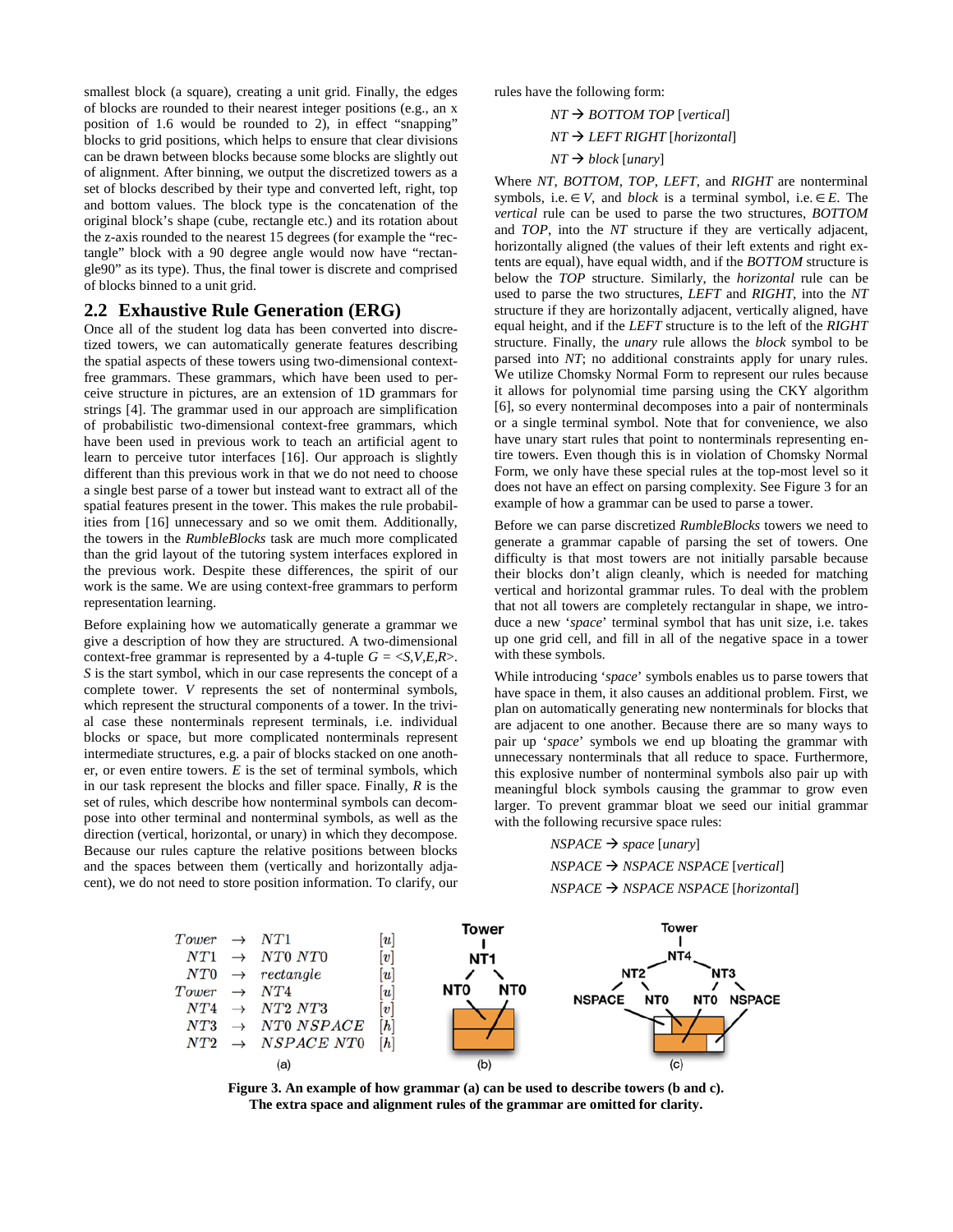We also ensure that no additional nonterminals that reduce solely to space are introduced during automatic grammar generation.

Once we augment the towers with '*space*' symbols we use the novel Exhaustive Rule Generator (ERG) Algorithm (see Algorithm 1) to recursively generate a nonterminal for every pair of adjacent structures. The input to the algorithm is a set of towers and a start symbol. The algorithm starts by creating an empty grammar (seeded with recursive space rules), adds terminals for all of the blocks and the space symbol, creates an empty collection of remembered structures (used to ensure multiple nonterminals are not generated for the same structure), and iterates through the set of towers adding rules for each tower using the recursive *Rule-Gen* procedure.

The *Rule-Gen* procedure takes a single tower, a grammar, and a collection of remembered structures as inputs. It starts by checking if there is already a nonterminal that describes the tower, if such a nonterminal exists it is returned. Next, the algorithm checks if the tower only contains space, if so the algorithm returns the special *NSPACE* symbol (so any generated grammar integrates with the recursive space rules). If neither condition is met then a new nonterminal is generated with a unique name and added to the grammar. If the structure consists of a single terminal then a unary rule is added decomposing the new nonterminal into the terminal symbol. An entry in the hash table is created for that tower and the nonterminal is returned. If the structure contains more than one terminal, it is divided at each location (both horizontal and vertical) where the structure can be divided into two sub-structures (without splitting a terminal). For each division, the *Rule-Gen* procedure is called on the sub-structures and a rule is added mapping the new nonterminal to the nonterminals representing each sub-structure. The direction of this rule is determined

Algorithm 1: EXHAUSTIVE-RULE-GENERATOR(Towers, S)

procedure RULE-GEN(Structure, Grammar, Remembered) if  $Structure \in Remembered$ then return (Remembered[Structure])

if Is-ONLY-SPACE(Structure) then return ('NSPACE')

 $Head \leftarrow$  UNIQUE-NONTERMINAL-NAME() ADD-NONTERMINAL(Head, Grammar)

if Is-TERMINAL(Structure, Grammar)  $Terminal \leftarrow$  GET-TERMINAL(Structure, Grammar)  $ADD-RULE((Head \rightarrow Terminal[unary]), Grammar)$ then  $Remembered [Structure] \leftarrow Head$ return  $(Head)$ 

for each  $(SubA, SubB, Direction) \in ALL-DIVISIONS(Structure)$  $'NtA \leftarrow \text{RULE-GEN}(SubA, Grammar, Remembered)$  $NtB \leftarrow \text{RULE-GEN}(SubB, Grammar, Remembered)$ do

 $(ADD-RULE(Grammar, (Head \rightarrow NtA, NtB[Direction]))$  $Remembered[Structure] \leftarrow Head$ return  $(Head)$ 

#### main

 $Grammar \leftarrow EMPTY-GRAMMAR()$ ADD-TERMINALS(Towers, Grammar)  $Remembered \leftarrow \text{EMPTY-COLECTION}()$ for  $Tower \in Towers$  $Nt \leftarrow \text{RULE-GEN}(Tower, Grammar, Remembered)$ do ADD-RULE $((S \rightarrow Nt[unary]), Grammar)$ return (Grammar)



**Figure 4. The two possible parses of tower** *(c)* **after alignment rules are added. Notice that the rules in the red tree are now similar to the rules in tower** *(b)***'s parse tree.**

by the direction of the division. After adding rules for all divisions, an entry is added to the collection mapping the structure to the new nonterminal and the nonterminal is returned.

The result of the ERG algorithm is a grammar that contains a nonterminal for every structure present in the set of towers. However, one subtle problem remains. Two towers that are nearly similar, but are unaligned and consequently have an additional '*space*' somewhere in the tower end up sharing no intermediate nonterminal symbols in their parses, see the differences between towers *(b)* and *(c)* in Figure 3. This is a problem because we are using nonterminals to model spatial features common across towers. To counter this effect, we introduce a set of "alignment rules" for every nonterminal *NT* in our grammar:

> $NT \rightarrow NT$  *NT NSPACE* [*vertical*] *NT NSPACE NT* [*horizontal*] *NT NT NSPACE* [*horizontal*]

These rules triple the number of grammar rules, but add additional parses to towers so that they share common structure with other similar but differently aligned towers, see Figure 4. We have two horizontal rules so that we can have additional space on the left and right of a symbol, but we only have one vertical rule because we can have additional negative space on the top of a block, but not on the bottom, because blocks in *RumbleBlocks* are subject to gravity and any space below a block would be filled by the block falling into a new position. It is important to note that while these rules enable the towers to share similar structure, it does not give them identical parses. This enables us to relate similar structures using their parse trees without having to worry about truly different towers being lumped together.

#### **2.3 Parsing**

After generating a grammar, we can use it to parse the towers and determine all of the nonterminal symbols that can be derived from each tower. We use a modified version of the CKY algorithm [6] that functions over two dimensions instead of one. This algorithm, which utilizes dynamic programming, is an approach to bottomup parsing in polynomial time. One feature of the CKY algorithm is that the amount of time required to compute all parses of a tower is the same as the amount of time required to compute one parse. Using this approach, we produce all of the parses for every tower in our set.

#### **2.4 Feature Vector Generation**

Once we have all of the parse trees, we convert them into feature vectors. This converted format is useful because the vector representation is more concise and easier to manipulate when doing analyses. To create a feature vector we create a one-dimensional vector with an integer value for every nonterminal in the gram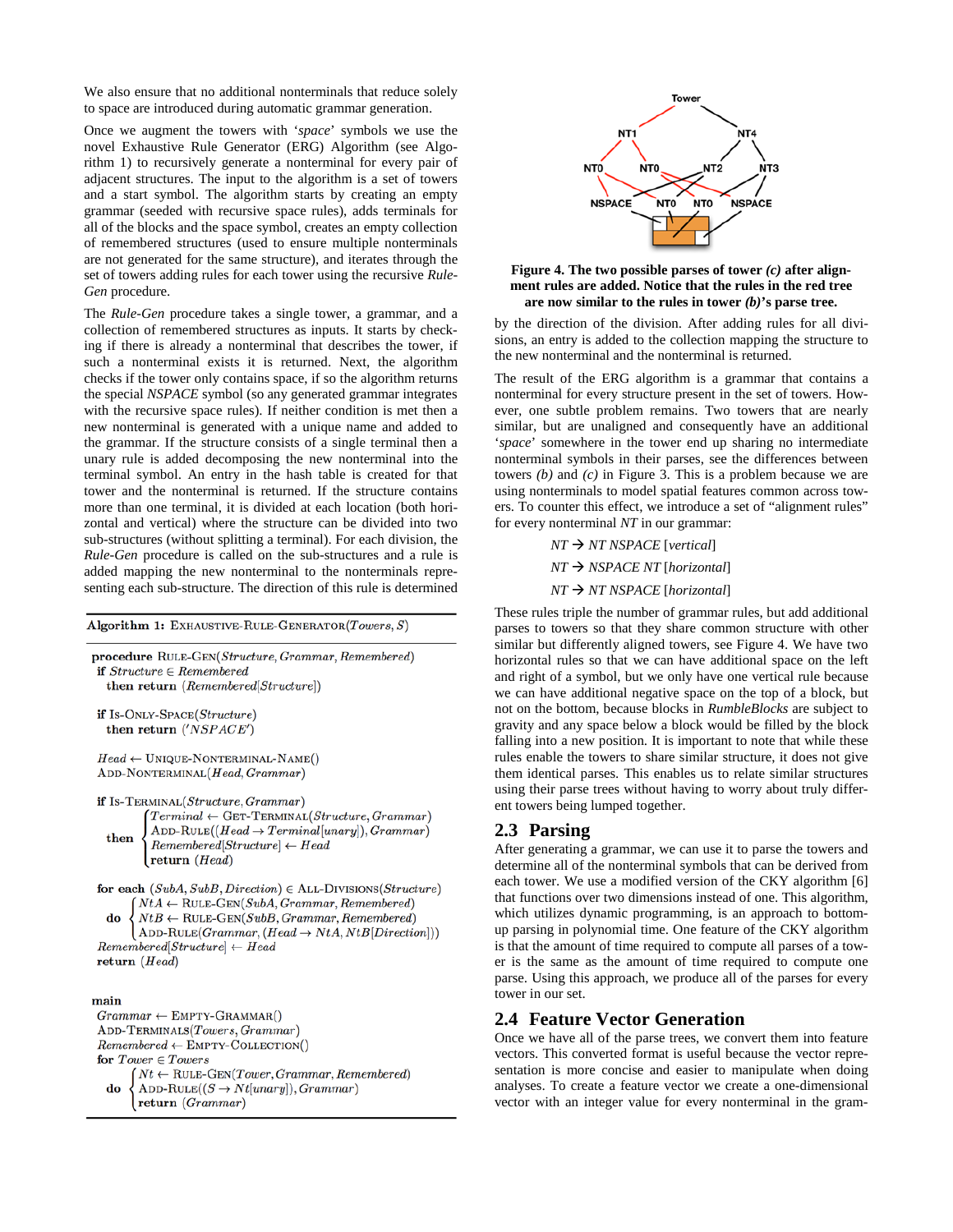mar. These values are initialized to be 0 but are set to 1 for every nonterminal that appears in at least one of a given tower's parse trees, similar to previous work [17]. Thus, a feature vector is a concise description of all the structures that are present in all of the parses of a given tower. Once we have generated these feature vectors, we can use them to perform a variety of analyses as we will demonstrate next.

#### **3. Data**

The data we present here comes from a large formative evaluation of *RumbleBlocks*, which was performed in two local area elementary schools. The sample includes play sessions from 174 students from grades K-3 (5-8 years old) who played the game for a total of 40 min across 2 sessions. The game contained 39 different levels, each intended to target a specific principle of stability through the use of the energy balls as scaffolding. Players played an average of 17.8 unique levels ( $\sigma$  =7.2), as not all students completed the entire game. Additionally, because students are allowed to retry levels in which they fail, the data can contain multiple attempts by a student on each level ( $\mu$  =1.24,  $\sigma$  =.68). In total, the dataset contains 6317 unique structures created by students.

Due to constraints of the conceptual feature extraction process some data had to be excluded from analysis. The parsing process requires that blocks be aligned to a grid such that clear separations can be drawn between them—because of this it was necessary to omit any structures where the binning process caused blocks to overlap the same grid cell (less than 0.2% of data). Additionally, rotating a block will sometimes cause its bounding box to intersect with adjacent grid cells, because the bounding box expands to encompass the maximum left, right, top, and bottom values of the block's geometry rather than rotating with it. To address these issues of grid overlap we exclude any record that contained blocks whose dimensions intersected or any blocks whose z-axis rotation was not a multiple of 90, after rounding to the nearest 15 degrees. Overall these constraints exclude ~3.5% of our sample.

The final grammar generated from the dataset by the ERG algorithm contains 13 terminals, 6,010 nonterminals, and 30,923 rules. Each nonterminal was used an average of 50.59 times ( $\sigma$  =240.2) across all towers. The average number of levels in which a given nonterminal was used was 3.09 ( $\sigma$  =4.14). The average number of nonterminals per towers was 49.96 ( $\sigma$  =40.23). Reporting statistics on the number of nonterminals within an average parse or number of parses within an average tower is complicated by the inclusion of alignment rules which add some arbitrary number of parses to each tower.

# **4. CLUSTER ANALYSIS**

In order to demonstrate the utility of these conceptual features to guide the design process in educational games, we performed a clustering analysis of student solutions in *RumbleBlocks*, to discern how many solutions students were demonstrating. Clustering takes a series of data points, in our cases represented by conceptual feature vectors, and assigns them to groups based on how similar the points are. Clustering similar to ours has been used by Andersen and Liu et al. to group game states as a way of exploring common paths that players take through a game [18]. Our approach differs from theirs in that our features are machine learned rather than defined by designers. This allows us to observe emergent patterns in play without biasing the results with human input.

#### **4.1 Method**

As we were interested in what kinds of solutions students were using on each level, we performed clustering of solutions on a level-by-level basis, which will yield groups of similar student solutions. Within each level we utilized the k-means clustering algorithm (we use the scikit-learn implementation [22]). This algorithm takes as input a set of data and a parameter k, where each datum is described by an n-dimensional vector and k specifies the number of desired clusters. The output is a set of labels assigning each datum to a particular cluster. The algorithm works by using the k-means++ approach [3] to select initial centroids for the clusters such that they are generally distant from one another. This initialization algorithm guarantees that the solution found will be  $O(\log k)$  competitive to the optimal solution. Given the initial centroid positions, the data points are then assigned to the clusters based on which centroid they are nearest to, as measured by the Euclidian distance between the n-dimensional vectors of the point and the centroid. Once the points are assigned, the positions of the centroids are updated relative to the points they encompass. This process (also called hard expectationmaximization) is then repeated until quiescence. Although the worst-case running time is known to be super polynomial in the size of the input, in practice the algorithm finds solutions reasonably quickly [2]. For a given run of k-means we repeat this process 10 times and select the model that has the best fit to the data, which is measured by the within cluster sum squared distance from every point to its centroid. Running the algorithm multiple times helps to avoid local maximums and accounts for the inherent non-deterministic nature of the algorithm.

As we are also interested in how many solutions are present in the data, not just which solutions are similar, we therefore must determine the correct number of clusters to use, in essence choosing a good value for k. To identify the number of clusters present in the data, we use the G-means algorithm, which acts as a wrapper around the k-means algorithm [8]. This approach starts by running k-means on the entire dataset with k initialized to 1. The algorithm then takes the clusters of points returned by the previous k-means and attempts to divide each of them into two further sub-clusters, again using k-means with  $k=2$ . A vector is then drawn between the two new sub-clusters' centroids, which represents the dimension over which the two clusters are separated. The algorithm then projects all the points from both sub-clusters onto this single dimension of separation and checks to see if they have a Gaussian distribution using the Anderson-Darling statistic (with  $p < 0.01$ ). If the distribution is found to not be Gaussian, the original value of k is incremented and the process is repeated for all clusters. Once all of the clusters are found to have a Gaussian distribution, the final k value is returned, representing a good number of groups in the dataset. This approach has been shown to be more effective than BIC at deciding the correct value for k [8]. Because k-means returns different clusters on different runs, we run the Gmeans algorithm 10 times and return the mode k value as the most likely value for k.

Before using the machine clustering to conduct analyses, we must first ensure that it is creating reasonable clusters. As a test of the validity of the clusters, we had two independent coders hand cluster three levels to generate a gold standard with which to compare the machine clustering results ( $\kappa = 0.88$ ). Additionally, we want to evaluate the effectiveness of our approach by comparing it to a naïve method of automatic grouping. The naïve method we used was to group the towers by direct equability, i.e. assigning all towers that have identical discrete representations to the same group. This allows us to see how much closer our approach gets to human results than a naïve machine approach.

The selected three levels were chosen because they were part of an in-game counterbalanced pre-posttest, which did not use the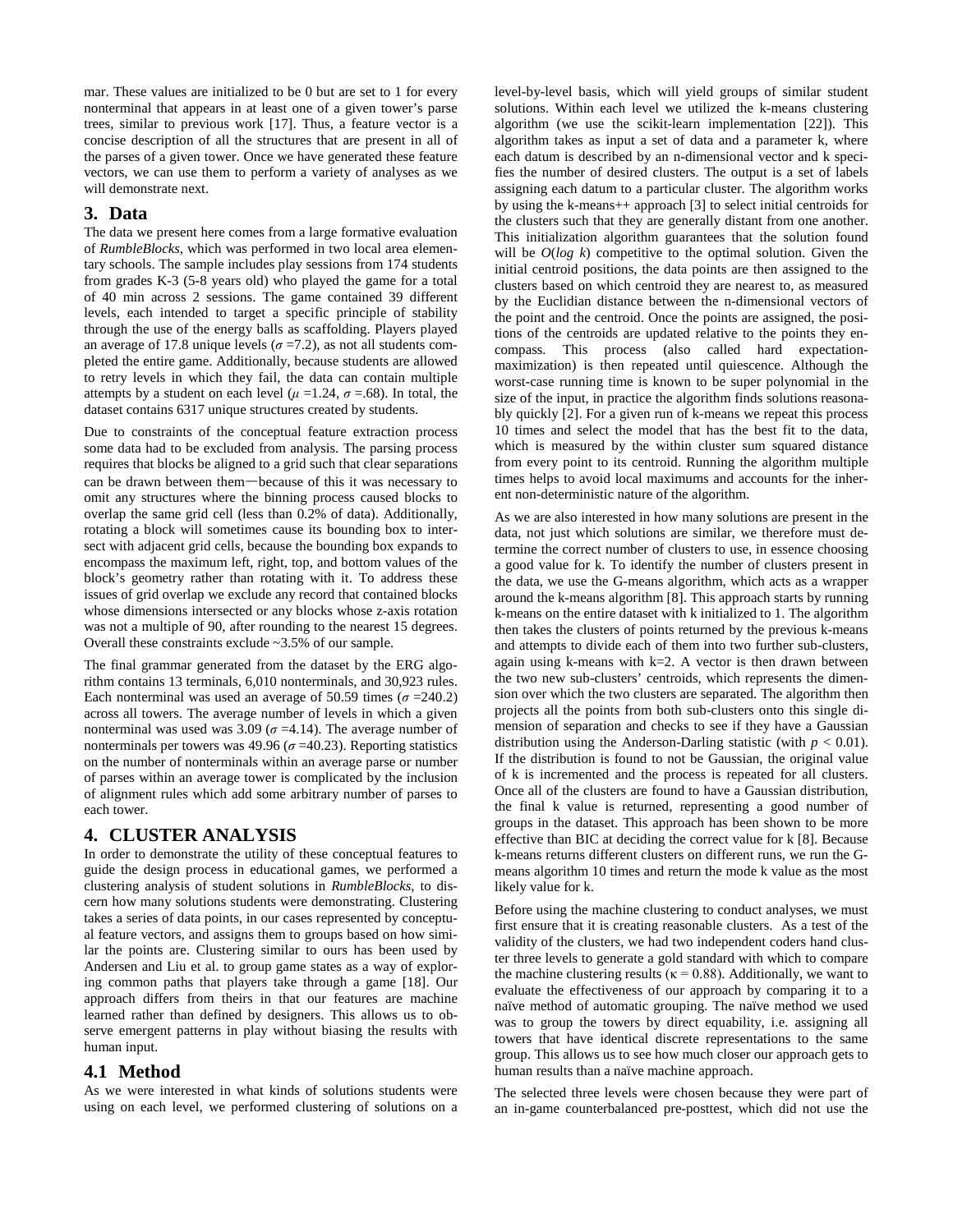| Level          | Comparison | <b>Completeness (SD)</b> | <b>Homogeneity (SD)</b> | <b>V-Measure (SD)</b> | Adj. Rand Index (SD) |
|----------------|------------|--------------------------|-------------------------|-----------------------|----------------------|
| com_11_noCheck | k-means    | .74(0.06)                | .57(.10)                | .63(.04)              | .51(0.08)            |
| $(n=251)$      | equality   | $.55$ (NA)               | $.99$ (NA)              | $.71$ (NA)            | $.23$ (NA)           |
| s 13 noCheck   | k-means    | .83(.02)                 | .63(0.04)               | .72(.02)              | .47(0.04)            |
| $(n=249)$      | equality   | $.60$ (NA)               | $.99$ (NA)              | $.75$ (NA)            | $.16$ (NA)           |
| wb 03 noCheck  | k-means    | .63(.02)                 | .80(.02)                | .71(02)               | .42(.02)             |
| $(n=254)$      | equality   | $.53$ (NA)               | $.99$ (NA)              | $.69$ (NA)            | $.28$ (NA)           |

**Table 1. Clustering measures (completeness, homogeneity, v-measure, and adjusted rand index) means and standard deviations after 10 iterations of clustering. Note that equality clustering is constant and so has no standard deviation.**

energy ball mechanic, making them less constrained and likely to have more variable answers, and therefore pose a greater challenge in terms of accurate clustering. Additionally, because all students were required to play them as part of the pre-post design, these levels have some of the largest sample sizes of all levels.

In comparing different clusterings we report the completeness, homogeneity, V-Measure [24], and Adjusted Rand Index (ARI) [23] on these three levels for machine clustering and direct equality using human clustering as a gold standard. These measures each evaluate different aspects of clustering results and are standard metrics of clustering quality. The Completeness score measures how well records in the same class are clustered together, i.e., how well the clustering put items that should be together in the same group. The Homogeneity score measures how well records that are different are separated, i.e. when the elements within a given cluster are all the same. Because these measures are in opposition to each other, we report the V-measure, which gives a harmonic balance between the completeness and homogeneity scores. Finally, ARI is a measure of clustering accuracy adjusted for chance. The measure has a range of [-1, 1] and approaches 0 when guessing.

After testing the clustering on a subset of hand-coded levels, we also wanted to gauge the validity of the approach on all levels. To measure validity we make the assumption that if two towers are highly similar they are also likely to both stand or fall in the earthquake, though some noise is to be expected due to indeterminacies in the game's physics engine. Taking this assumption, we can again use homogeneity as a way of calculating how consistent the success/failure designation is within a cluster. Comparing the homogeneity scores of the machine clustering and the random clustering of the towers (using the same number of clusters as determined by G-means) can tell us if the machine clustering is significantly better than that expected by chance. This metric can be interpreted as a sanity check to ensure that the clustering is actually working on levels that have not been hand labeled.

After evaluating clustering validity, we can use clustering to get a sense of how often players are using designer envisioned solutions. In designing the levels, the game designers tried to make each level focus on one of the three targeted principles of stability (low center of mass, wide base, symmetry). That is, the designers' intention is that on each level, the configuration of the energy dots and the block inventory, are such that the student is led to a solution that exemplifies the particular principle targeted at that level. It is fine, and probably desirable, if levels allows for multiple (and unforeseen) solutions. However, what we hope to avoid is levels that have a large number of unforeseen solutions that do *not* address the particular principle that the level is intended to target.

To perform this alignment analysis we had one of the designers of *RumbleBlocks* generate a play session log that represented the "answer key" for each level. We then determined which of the clusters the intended solution would be grouped into on each level and compared the number of towers in that group to the total number of towers for that level. This information can help us get a sense of the alignment between what designer expectant students to do and what players actually do. Having this information can help the designers know where to focus future redesign efforts to best target discrepancies.

#### **4.2 Results**

When looking at the measures of clustering effectiveness in Table 1 we see that the k-means algorithm was able to outperform straight equality grouping in ARI and completeness. This can be interpreted to mean that k-means clustering is making a higher percentage of correct decisions in grouping structures, suggesting that the results of clustering can be validly used in further analysis. In all instances, the equality grouping performs better than kmeans clustering in homogeneity score because if direct equality is used to assign group labels the resulting groups will be, by definition, perfectly homogeneous. In many instances, this causes the V-measure to also be better because V-measure evenly weights for completeness and homogeneity. Overall these results can be interpreted to mean that clustering along conceptual features of towers provides reasonable grouping accuracy when compared to human clustering.

When clustering was performed across all levels, the mean homogeneity of the k-means clusters was found to be significantly greater than the homogeneity from random grouping of student solutions using a two-sample t-test  $(p < .001)$ . Assuming that similar towers would stand or fall together, this further supports the idea that the clustering algorithm is not separating similar student solutions.

Overall the clustering algorithm generated an average of 8 clusters per level ( $\sigma$  = 3.98), compared to the average number of groups as determined by equality grouping 56 ( $\sigma = 45.77$ ). The smallest number of clusters (2) was seen in the tutorial level, which contains only 1 block and the spaceship allowing for very little difference between solutions. The highest number of clusters (17) was found in a later level (centerOfMass\_07) which contains 5 larger blocks and 6 energy balls allowing for nuanced differences in solution styles.

Our analysis of what percentage of solutions appear similar to the designers' intended solutions shows a high degree of variability, see Figure 5. Some levels, like the tutorial and other earlier levels, are found near the higher end of the spectrum because as introductory levels they do not allow for a large number of solutions. However, the levels on the lower end of the spectrum indicate that few students actually created the towers envisioned by the designers. These levels warrant a closer investigation to ascertain what other kinds of solutions students are producing. For example, upon further inspection of the solutions to centerOfMass\_07, designed to target the principle of low center of mass, we discovered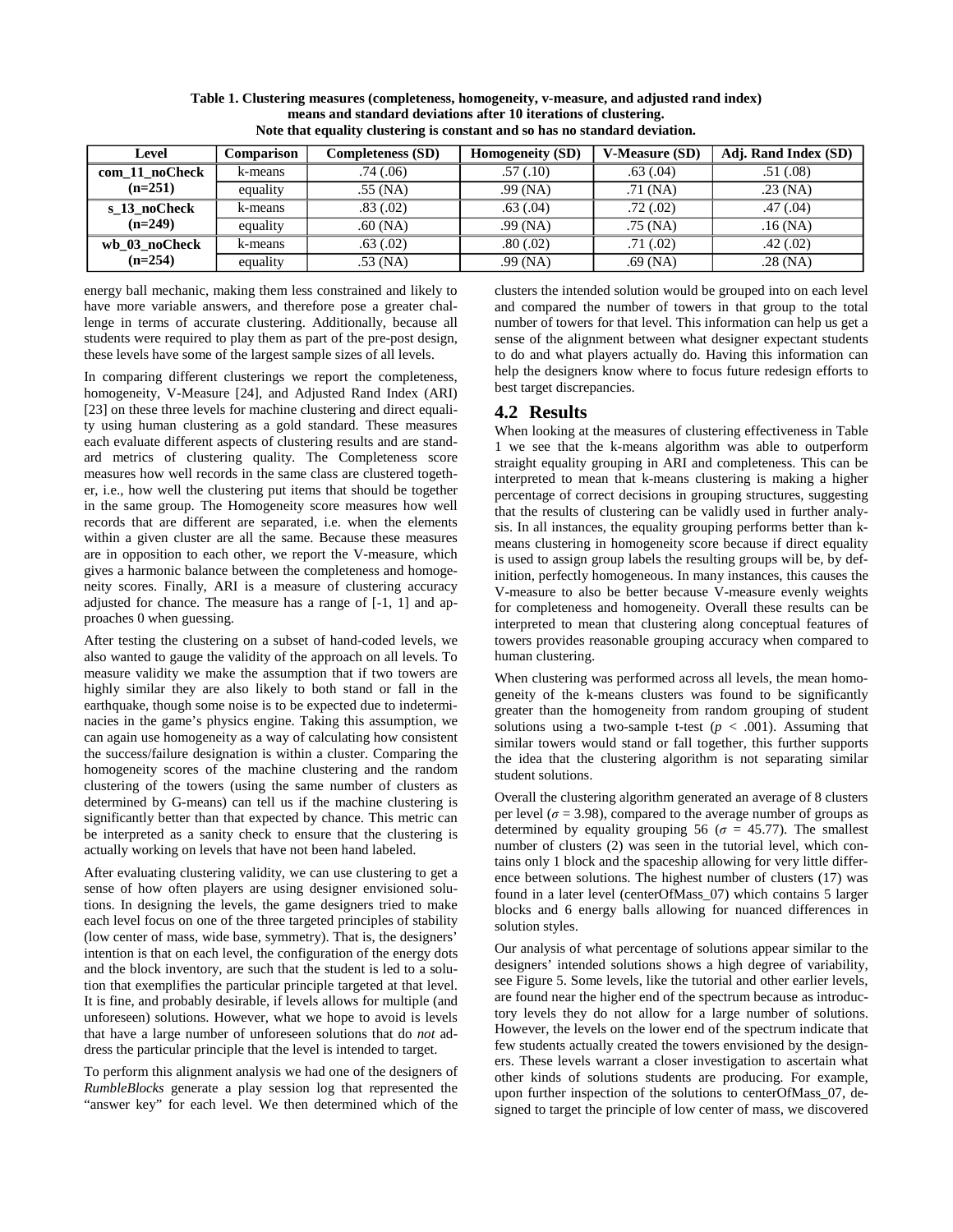

#### **Figure 5. Percentage of use of the envisioned solution on a level for each level.**

that a large number of student solutions that did not typify the level's key principle (See Figure 6). While a number of these solutions did not actually survive the earthquake the variety of atypical solutions points to the need for more guidance. In further iterations designers should focus their efforts on these levels to consider whether students need more scaffolding.

# **5. DISCUSSION**

In this paper we have described a process for conceptual feature extraction from logs of gameplay in an educational game. The process follows four steps starting with the raw student log files. The files are discretized and then used to generate a twodimensional context-free grammar that can be used to parse the towers and yield a vector of features present in the tower. We demonstrated how conceptual features could be used to perform a clustering analysis of common student solutions.

While the results we discussed are specific to *RumbleBlocks* aspects of our approach could be generalized to other games or educational technology environments by altering some of the steps in the process. One example of another game this approach would work for is *Refraction,* which has players redirecting laser beams around a grid based board by placing laser splitters to make proper fractions [1,18]. This game already takes place on a grid and so would not require a discretization step, but the other steps would be applicable. In this game, our approach would learn features corresponding to patterns of laser splitters on the grid, which could be used to generate feature vectors for each student solution and to cluster these feature vectors. These clusters would be similar to those generated by Liu *et al.* [18] but the features would be automatically generated rather than human tagged.

When applying our approach more generally, the discretization step will always be specific to a particular game or interface, as it requires an intimate knowledge of the context. Employing a replay analysis engine can assist with discretization by providing a standard format [9]. The ERG algorithm is applicable to any discrete two-dimensional representation of structure in which adjacency relations are meaningful. Converting parses into feature vectors for analysis is a technique that should be applicable to most situations.

The features generated with this method can be used by many different kinds of analyses beyond what we present here. For instance, the feature vectors could be used as a way to represent game data in a format suitable for DataShop [13], a large open repository of educational technology interaction data. A feature vector is analogous to the state of a tutoring system interface and the changes in the feature vector from step to step correspond to the student actions. Additionally, virtual agents, such as SimStudent [20], could use this data representation as a way of under-



**Figure 6. An example of mismatch with designer expectation and student solution from the centerOfMass\_07 level. The designer's answer is on the left.**

standing and interacting with educational games, enabling us to model student learning in these contexts.

While the grammars extracted by our method have proven to be useful, they still have some limitations, such as an inability to represent towers that cannot be cleanly mapped to a grid or which contain overlapping or angled substructures. Making the grammar more descriptive would require the relaxing of constraints concerning how nonterminals can be parsed, e.g., not requiring strict alignment. Another issue has to do with how many different nonterminals map to nearly equivalent structures. Even though we attempt to minimize this by introducing the alignment and space rules, there are still cases where further reductions could be implemented. One potential solution, to address this problem in general, is to implement model merging to condense pairs of nonterminals that represent similar concepts into single nonterminals [15]. The ability to merge similar nonterminals is a promising direction for future work.

In addition to being able to describe more towers, model merging would also allow the generalization of grammars to cases we have not seen. Because context-free grammars can be used generatively, the generalized grammar could be used to produce novel towers, similar to the work of Talton *et al.* [26]. In our case, these novel towers would give insight into the as-yet-unseen portions of the solution space. Furthermore, the novel towers could be used as templates in creating new levels. In future work we will be exploring ways to feed this information, and information from clustering, directly back into the game development environment.

The clustering results not only provide the designers of *Rumble-Blocks* with a picture of how students are playing their game, they also possess further uses beyond assisting design iteration, such as exploring research questions. One potential use of the clustering is as an empirical measure of how "open" a particular level is, by counting how many different clusters, i.e. different solutions, that level affords. Using this measure allows researchers to explore the interactions of openness with learning and engagement. Exploring this interpretation of the clustering results will be a part of our ongoing analysis of *RumbleBlocks.*

Another intriguing direction for future work would be to explore the relationship between the conceptual features and the knowledge components [14] used in building towers in *Rumble-Blocks*. There may exist a mapping between the substructures used in towers and the conceptual knowledge components related to stable structures. Exploring this would require measurements of how a student's use of particular structures changed over time and how it relates to task performance. If such a mapping exists, then our approach would not only be useful for automated feature extraction, but also for automatically building models of conceptual knowledge components.